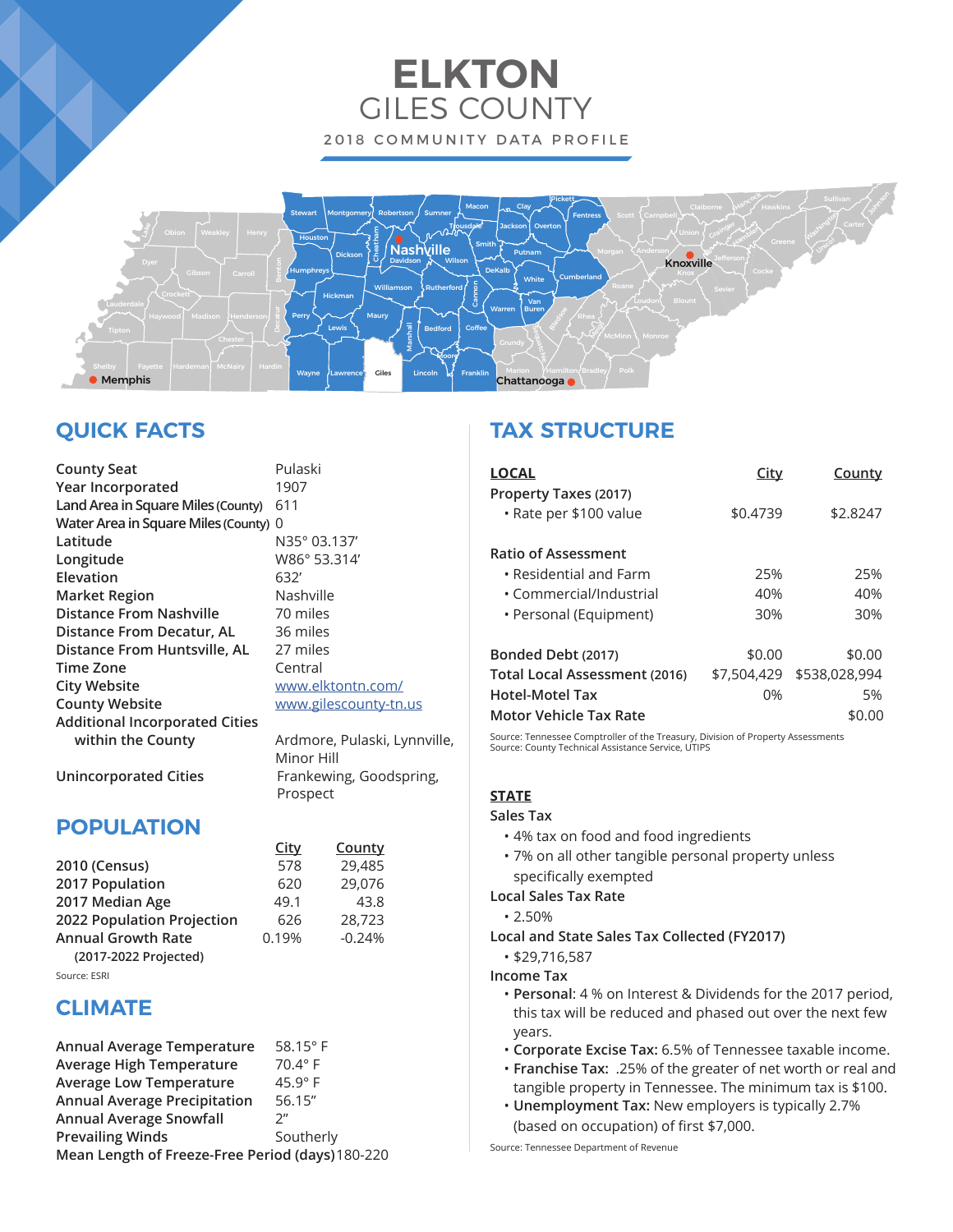### **EDUCATION**

| <b>District Name</b><br>Type of Public School System<br><b>District Grades Served</b><br>Number of Schools<br><b>Number of Teachers</b> |      |                                             |     | Giles County<br>County<br>$Pre-K-12$<br>8<br>280 |
|-----------------------------------------------------------------------------------------------------------------------------------------|------|---------------------------------------------|-----|--------------------------------------------------|
| <b>Number of Administrators</b>                                                                                                         |      |                                             |     | 29                                               |
| <b>Total Number of Students</b>                                                                                                         |      |                                             |     | 3,949                                            |
| <b>GRADES</b>                                                                                                                           |      |                                             |     |                                                  |
| Pre-K-2                                                                                                                                 | -490 | $5-12$                                      | 628 |                                                  |
| Pre-K-5                                                                                                                                 | 488  | 6-8                                         | 402 |                                                  |
| Pre-K-8 672                                                                                                                             |      | $9 - 12$                                    | 819 |                                                  |
| $3 - 5$                                                                                                                                 | 450  |                                             |     |                                                  |
|                                                                                                                                         |      | Number of High School Graduates (2016-17)   |     | 333                                              |
| <b>Graduation Rate</b>                                                                                                                  |      |                                             |     | 90.8%                                            |
| (Adults Age 25-64)                                                                                                                      |      | <b>Educational Attainment with a Degree</b> |     | 22.3%                                            |
| Source: Tennessee Department of Education                                                                                               |      |                                             |     |                                                  |

#### **REGIONAL HIGHER EDUCATIONAL INSTITUTIONS Graduates 2015-2016**

| • Martin Methodist College                    | Pulaski |       |
|-----------------------------------------------|---------|-------|
| • TN College of Applied Technology            | Pulaski | 1.447 |
| • Columbia State Community College Columbia   |         | 956   |
| Source: Tennessee Higher Education Commission |         |       |

### **FastTrack Job Training**

**Assistance Program Available** Yes Source: Tennessee Department of Economic and Community Development

### **GOVERNMENT**

| <b>GOVERNING BODY</b> |                    |  |
|-----------------------|--------------------|--|
| City                  | Mayor and Aldermen |  |
|                       |                    |  |

| Meets 2nd Thursday at 6:00 p.m.                  |
|--------------------------------------------------|
| City Hall                                        |
| <b>County Executive and County Commissioners</b> |
| Meets 3rd Monday at 9:00 a.m.                    |
| Giles County Courthouse                          |
|                                                  |

### **Fire Department**

| • Full-time fire fighters in city               |             | 0             |   |
|-------------------------------------------------|-------------|---------------|---|
| • City volunteers                               |             | 6             |   |
| • Full-time fire fighters in county             |             | Ω             |   |
| • County volunteers                             |             | 79            |   |
| • Fire stations in city                         |             | 1             |   |
| • City fire trucks                              |             | 3             |   |
| • Fire stations in county                       |             | 8             |   |
| • County fire trucks                            |             | 28            |   |
| <b>Law Enforcement</b>                          |             |               |   |
| . Full-time police officers in city             |             | 2             |   |
| • Full-time police officers in county & sheriff |             | 30            |   |
| • City patrol cars                              |             | 3             |   |
| • County patrol cars                            |             | 40            |   |
|                                                 | <b>City</b> | <b>County</b> |   |
| <b>Insurance Rating</b>                         | 5           |               | 9 |
| Zoning Regulations                              | No          | Yes           |   |
| <b>Planning Commission</b>                      | Yes         | Yes           |   |

**Industrial Development Corp.** Yes Yes

### **TRANSPORTATION**

#### **AIR SERVICE**

| <b>Nearest General Aviation</b>   | Pulaski Abernathy Field          |
|-----------------------------------|----------------------------------|
| Location Identifier               | GZS                              |
| Distance from City                | 3 miles                          |
| <b>Runway Length</b>              | 5,310 feet                       |
| Surface                           | Asphalt                          |
| Lighting                          | MIRL/PAPI                        |
| Fuel                              | 100LL/let A                      |
| <b>Repairs</b>                    | Minor                            |
| <b>Storage</b>                    | Hangar, Tie Down                 |
| Transportation                    | Taxi and Rental Car              |
| <b>Nearest Commercial Service</b> | Huntsville International Airport |
| <b>Location Identifier</b>        | HSV                              |
| Distance from Ardmore             | 38 miles                         |
| <b>Nearest Commercial Service</b> | Nashville International Airport  |
| <b>Location Identifier</b>        | <b>BNA</b>                       |
| <b>Distance from Elkton</b>       | 84 miles                         |
|                                   |                                  |

BNA serves 440 flights daily in more than 50 nonstop markets. BNA is served by 14 airlines, including international carriers Air Canada, WestJet and soon British Airways. Starting May 2018, British Airways will fly nonstop between Nashville and London Heathrow.

**None** 

Yes No. Yes

31, 31A and 64  $1, 7, 10$ Interstate 65

### **HIGHWAYS**

| U.S. Highways      |  |
|--------------------|--|
| State Highways     |  |
| Nearest Interstate |  |

### **COMMON CARRIERS**

| Nc |
|----|
| 20 |
|    |
|    |
| Ye |
| Nc |
| Ye |
|    |

### **RAILROADS SERVED BY**

CSX Transportation

# **NAVIGABLE WATERWAYS**

| Tennessee        |
|------------------|
| 11 feet          |
| Decatur, Alabama |
| 25               |
|                  |

# **COMMUNICATIONS**<br> **Newspapers**

| Newspapers                        | Your Community Shopper Weekly<br>Pulaski Citizen Weekly<br>The Tennessean Daily<br>Huntsville Times Daily |
|-----------------------------------|-----------------------------------------------------------------------------------------------------------|
| Telephone Companies               | Ardmore Telephone Company                                                                                 |
| <b>Radio Stations</b>             | Local- WSLV, WLX, WKSR                                                                                    |
| <b>Television Networks</b>        | 4/Nashville & 4/Huntsville                                                                                |
| Cable Service Available           | Yes                                                                                                       |
| Channels                          | 90                                                                                                        |
| Provider                          | Mediacom, AT&T, Comcast, Charter                                                                          |
|                                   | Communications                                                                                            |
| <b>Internet Service Available</b> | Yes                                                                                                       |
| Provider                          | Mediacom, AT&T, Comcast, Charter                                                                          |
|                                   | Communications                                                                                            |
| <b>Fiber Optics Available</b>     | Yes                                                                                                       |
| Provider                          | Pulaski Electric System Energize and                                                                      |
|                                   | <b>Charter Communications</b>                                                                             |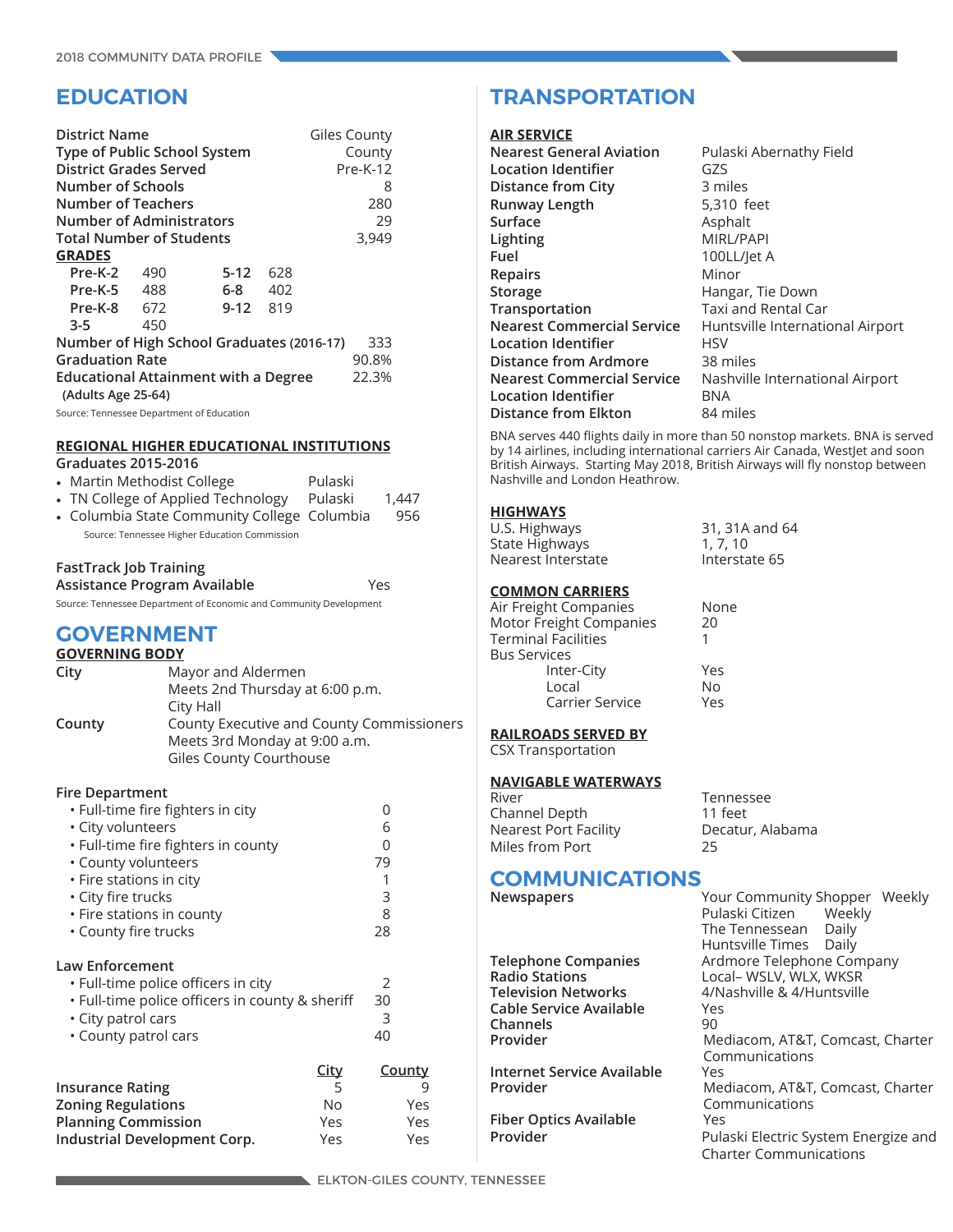| <b>Health Care</b>                  |         | Recreation                         |    |
|-------------------------------------|---------|------------------------------------|----|
| <b>Doctors</b>                      | 6       | Libraries                          | 1  |
| Dentists                            | 2       | Parks                              | 2  |
| Hospitals (Pulaski)<br><b>Beds</b>  | 1<br>95 | Golf Courses<br>(Public & Private) | 1  |
| Clinics                             | 1       | <b>Swimming Pools</b>              | 1  |
| <b>Nursing Homes</b><br><b>Beds</b> | 1       | (Public & Private)                 |    |
| <b>Retirement Homes</b>             | 0       | Country Clubs                      | 1  |
| Beds                                |         | Theaters                           | 1  |
| Assisted Living Homes               | 1       | <b>Bowling Alleys</b>              | 0  |
| <b>Beds</b>                         |         |                                    |    |
|                                     |         | <b>Hotels &amp; Motels</b>         | 1  |
| <b>Religious Organizations</b>      |         | Rooms                              | 40 |
| Protestant                          | 7       | <b>Bed &amp; Breakfasts</b>        | 1  |
| Catholic                            | 1       |                                    |    |
| Jehovah's Witness                   | 1       |                                    |    |
| Seventh Day Adventist               | 1       | <b>Largest Meeting Room</b>        |    |
| Latter Day Saints                   | 1       | Capacity                           | 40 |
| Other                               | 0       |                                    |    |
|                                     |         | Restaurants                        | 1  |
| <u>Day Care Centers</u>             | 0       |                                    |    |
| Day Care Homes                      | 1       |                                    |    |

### **FINANCIAL INSTITUTIONS**

| <b>Commercial Banks</b>                    | 6  |  |
|--------------------------------------------|----|--|
| Savings Institutions                       | 0  |  |
| Credit Unions                              |    |  |
| Total # of Institutions                    |    |  |
| Total # of Branches                        | 13 |  |
| Countywide Combined Deposits \$698,452,000 |    |  |
| (Deposits for June 30, 2017)               |    |  |
|                                            |    |  |

\*Credit Unions NOT calculated in Combined Deposits

Source: Federal Deposit Insurance Corporation and National Credit Union Administration

### **INDUSTRIAL SUPPORT SERVICES**

| Service                 | Location       | Distance (Miles) |
|-------------------------|----------------|------------------|
| Tool & Die              | Local          |                  |
| <b>Heat Treating</b>    | Huntsville, AL | 20               |
| Foundry                 | Huntsville, AL | 20               |
| Heavy Hardware          | Huntsville, AL | 20               |
| <b>Sheet Metal</b>      | Huntsville, AL | 20               |
| Lubricants              | Huntsville, AL | 20               |
| <b>Welding Supplies</b> | Huntsville, AL | 20               |
| Abrasives               | Huntsville, AL | 20               |

### **COMMUNITY FACILITIES SELECTED ECONOMIC INDICATORS**

### **2016 ANNUAL AVERAGES**

| Labor Force          | County | Labor Market Area* |
|----------------------|--------|--------------------|
| Civilian Labor Force | 15,240 | 112,850            |
| Employment           | 14,620 | 107,720            |
| Unemployment         | 620    | 5.140              |
| Unemployment Rate    | 4.1%   | 4.8%               |

\* Labor Market Area is defined as **Giles**, Lawrence, Lewis, Lincoln, Marshall and Maury Counties in Tennessee.

#### **2017 EMPLOYED POPULATION (AGE 16+) BY INDUSTRY**

| Agriculture/Mining            | 2.4%  |
|-------------------------------|-------|
| Construction                  | 6.8%  |
| Manufacturing                 | 25.9% |
| Wholesale Trade               | 2.1%  |
| Retail Trade                  | 13.6% |
| Transportation/Utilities      | 5.1%  |
| Information                   | 1.1%  |
| Finance/Insurance/Real Estate | 3.7%  |
| Services                      | 35.9% |
| <b>Public Administration</b>  | 3.0%  |
| Source: ESRI                  |       |

#### **MANUFACTURING IN AREA (Annual Averages 2016)**

Number of Units 48 Ann. Avg. Employment 4,048

Source: Tennessee Department of Labor and Workforce Development

### **PER CAPITA PERSONAL INCOME**

| Year         | 2017     |
|--------------|----------|
| Amount       | \$21,842 |
| Source: ESRI |          |

#### **MEDIAN HOUSEHOLD INCOME**

| Year         | 2017     |
|--------------|----------|
| Amount       | \$40,221 |
| Source: ESRI |          |

### **AVERAGE HOME SALES**

| Year                                         | 2016      |
|----------------------------------------------|-----------|
| Number of Homes Sold                         | 234       |
| Average Cost                                 | \$121,997 |
| Source: Tennessee Housing Development Agency |           |

### **RETAIL SALES**

| Year                                    | 2016          |
|-----------------------------------------|---------------|
| Amount                                  | \$390,336,098 |
| Source: Tennessee Department of Revenue |               |

### **NATURAL RESOURCES**

**Minerals:** Phosphate and Lime **Timber:** Cedar and Oak

### **AGRICULTURAL**

**Crops:** Corn, wheat, soybeans, cotton, hay **Livestock:** Cattle, mules, poultry, equine